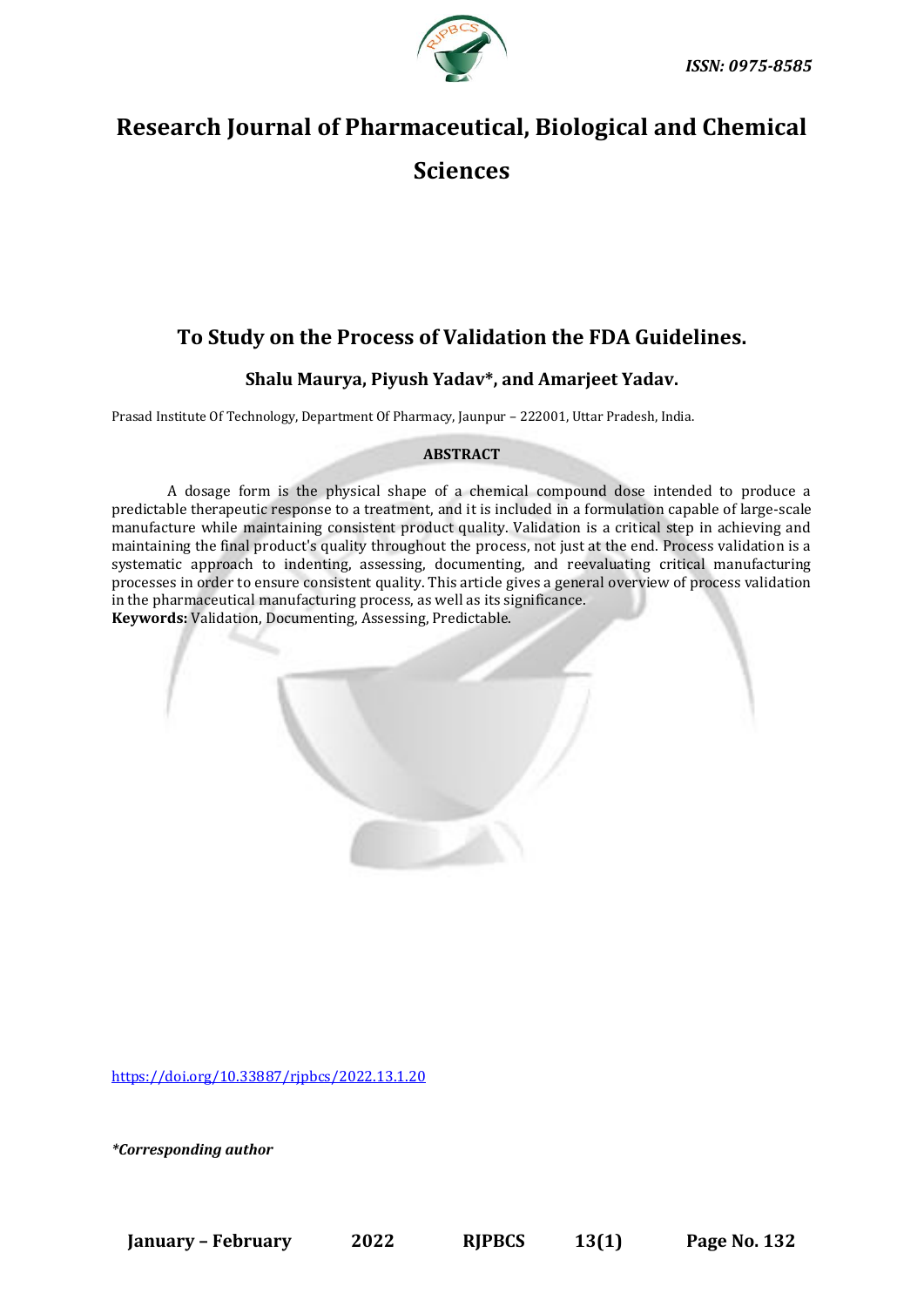

#### **INTRODUCTION**

Drugs are an important part of any health-care regimen. The physical representation of a dose of a chemical molecule intended for therapeutic use as a medicine or therapy is known as a dosage form. The dosage form must be of the highest quality feasible. Dosage form design's major purpose is to generate a predictable therapeutic response to a pharmaceutical in a formulation that can be mass produced at a large scale while preserving consistent product quality. The steps involved in the development of a drug product into a dosage form include drug discovery, laboratory testing, animal research, clinical trials, and regulatory registration. Before a product is released into the market, it must meet a number of quality criteria, including identity, chemical, and physical stability, appropriate preservation against microbial contamination if necessary, strength, quality, purity, uniformity of drug dose, stability, acceptability to users, including prescribers and patients, as well as appropriate packing, labelling, and validation.

#### **Process validation**

Process validation is an important part of pharmaceutical companies' quality assurance systems since it is a key factor in determining the safety and quality of their products. Process validation is a systematic approach to indenting, measuring, evaluating, documenting, and revaluing critical manufacturing processes in order to ensure consistent quality. Process validation is a quality assurance function that aids in the verification of drug product quality by supplying recorded evidence that the manufacturing process is performing as planned on a regular basis. Process validation is used in the pharmaceutical, biotechnology, medical device, and herbal industries. Regulatory bodies are still on the lookout for companies that have certified manufacturing techniques for certain finished goods. The constant monitoring and evaluation of the process performance is known as manufacturing process validation. The complexities of modern manufacturing processes may need the adaptation or change of established parameters, while unexpected variables may have an impact on the manufacturing process and end product quality. The bioavailability of a medicine can be influenced by minor changes in an ingredient's physical properties or the order in which compounds are introduced. In this case, a sample of the finished product may meet compendial dissolving requirements yet have a dissolution pattern that differs dramatically from that created before to the changes. Following any change in process or product qualities or control processes, revalidation may be required as a result of these impacts. (1) To maintain the validated status of a process, actions must be taken to guarantee that any process changes are discovered and dealt with promptly. Equipment, standard operating procedures, manufacturing instructions, environmental conditions, or any other aspect of the process system that impacts its state of control and, as a result, its state of validation can all be subjected to change control methods. Validation, which includes the qualification of systems and equipment, is the recorded act of ensuring that any procedure, process, or product is fit for its intended purpose. Because safety and efficacy must be incorporated into the product rather than confirmed at the end, staff must be trained and the system monitored during production. Various elements maintain the product's quality, safety, and efficacy, including careful selection of quality materials/components, product and process design, process control, in-process control, and end-product testing. Due to the complexity of pharmaceutical products, routine end-product testing is insufficient for a variety of reasons. Furthermore, quality cannot be checked in the finished drug product; rather, it must be embedded into the manufacturing processes, which must be continuously monitored to guarantee that the final product fulfils all quality standards. Because of the careful design and validation of systems and process controls, a high level of confidence can be created that all lots or batches produced will meet their specifications.

#### **Phases of Validation**

The activities relating to validation studies are classified into three phases:

#### **Phase 1**

The Qualification Phase encompasses all activities related to product development, formulation, pilot batch studies, scale-up studies, technology transfer to commercial scale batches, establishing stability conditions, storage and handling of in Qualification, Master Formula Record, Operational Qualification, and Process Capability.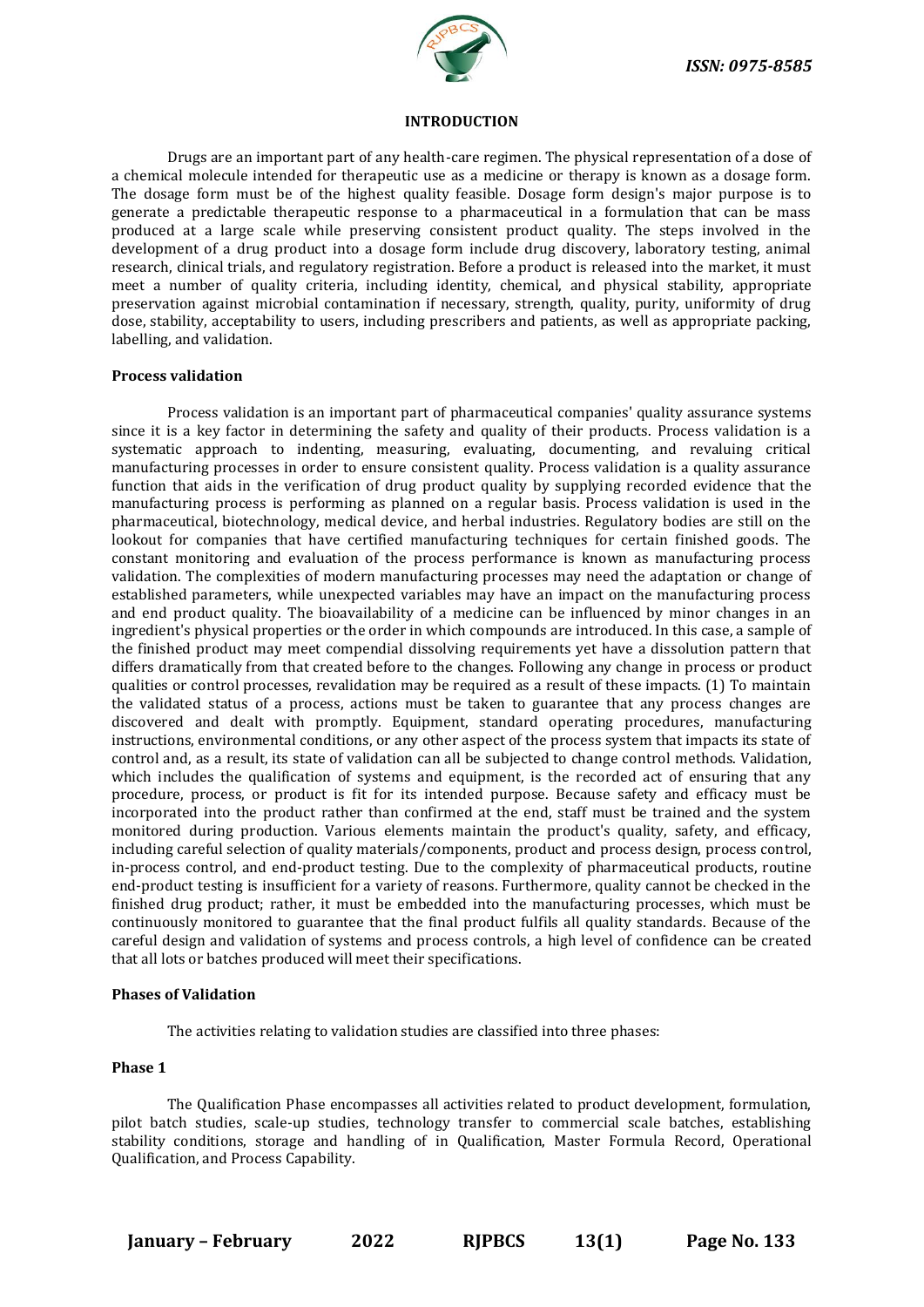

#### **Phase 2**

The Validation Phase (also known as the Process Qualification Phase) is used to confirm that all Critical Process Parameters' set limitations are valid and that satisfactory goods can be produced even in "worst case" scenarios.

#### **Phase 3**

Maintenance Phase involves reviewing all process-related documents, including validation audit reports, on a regular basis to ensure that no changes, deviations, failures, or modifications to the production process have occurred, and that all SOPs, including Change Control procedures, have been followed. The Validation Team checks for any changes or deviations that might warrant Requalification and Revalidation at this time. Written plan defining the validation process, including test parameters, product qualities, production and packaging equipment, and decision points on what constitutes acceptable test results. This document should outline the critical steps in the manufacturing process that should be assessed, as well as the allowable range of variability and how the system will be evaluated. The validation methodology outlines the tasks that must be done. The protocol should describe the procedure and control factors that were chosen, as well as the number of batches that will be included in the study and how the data will be analysed for relevance after it is assembled. The approval date of the validation team should also be given.

The rationale for changing or amending a procedure after it has been approved must be documented (4).

The validation procedure should be numbered, signed, and dated, and it should contain the following details:

1The validation study's objectives and extent of coverage.

- 2. Validation team membership, their qualifications and responsibilities.
- 3. Type of validation: prospective, concurrent, retrospective, re-validation.
- 4. Number and selection of batches to be on the validation study.
- 5. A list of all equipment to be used; their normal and worst case operating parameters.
- 6. Outcome of IQ, OQ for critical equipment.
- 7. Requirements for calibration of all measuring devices.
- 8. Critical process parameters and their respective tolerances.
- 9. Description of the processing steps: copy of the master documents for the product.
- 10. Sampling points, stages of sampling, methods of sampling and sampling plans.
- 11. Statistical tools to be used in the analysis of data.
- 12. Training requirements for the processing operators.
- 13. Validated test methods to be used in in-process testing and for the finished product.
- 14. Specifications for raw and packaging materials and test methods.
- 15. Forms and charts to be used for documenting results.

16. Format for presentation of results, documenting conclusions and for approval of study results (5- 8)

#### **Types of process validation (9-15):**

- Prospective process validation
- Retrospective process validation
- Concurrent validation

#### **Approaches in Process Validation**

Validation as part of a carefully planned collection and review of data, from the process design stage to commercial production, is a more rational strategy that offers scientific evidence that a process is capable of consistently delivering excellent product. Process validation entails a series of activities that take place throughout the product and process lifecycle. The activities of process validation are divided into three levels.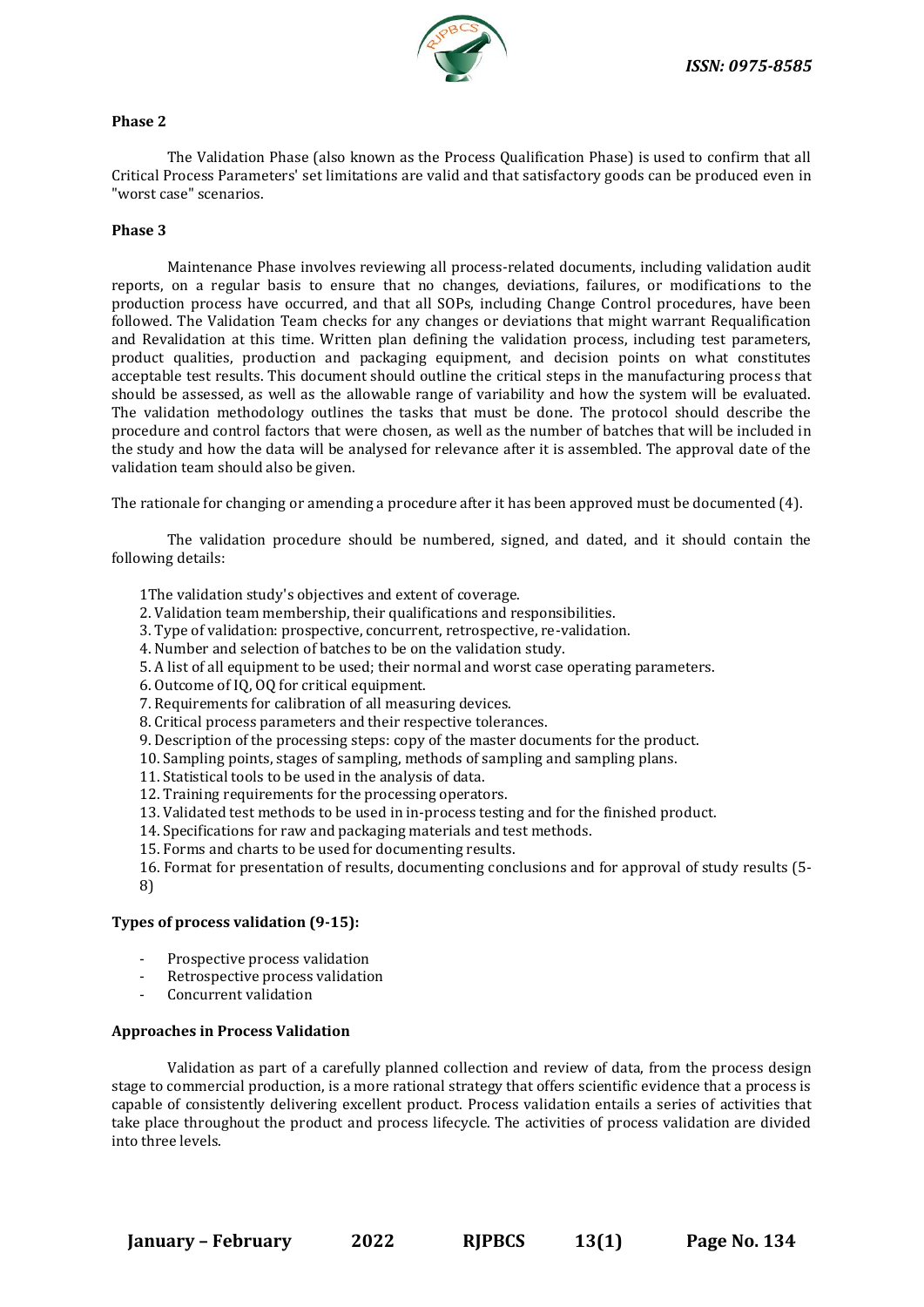

#### **Stage 1 - Process Design**

The goal of this stage is to build a process that can consistently deliver a product that meets its quality criteria, based on knowledge gathered via development and scale-up operations. - Establishing a Process Control Strategy - Building and Capturing Process Knowledge and Understanding.

#### **Stage 2 - Process Qualification**

During this stage, the process design is evaluated to determine if the process is capable of reproducible commercial manufacturing. Process qualification has two stages. They are:

1. Design of the facility and qualification of the equipment and utilities

2. Process performance qualification (PPQ), in this stage CGMP-compliant procedures must be followed.

a. Design of a Facility and Qualification of the equipment and utilities Following details are needs to be identified in stage 1. The details are as follows:

1. The studies or tests to use.

2. The criteria appropriate to assess outcomes.

3. The timing of qualification activities.

4. The responsibilities of relevant departments and the quality unit.

5. The procedures for documenting and approving the qualification.

b. Process Performance Qualification which includes PPQ Protocol and PPQ Protocol execution and its Report

#### **Stage 3 - Continued Process Verification**

The third validation stage's purpose is to provide continual confidence that the process remains in a controlled state (the validated state) during ordinary commercial manufacturing. Information and knowledge from product and process development are essential for a successful validation programme. The foundation for building a manufacturing process control method that results in products with the necessary quality attributes is knowledge and understanding. Process Validation Considerations in General (12, 15) Good project management is important at all phases of the product lifecycle. The process validation programme will be more effective and efficient with better administration and archiving that collect scientific knowledge. The methods listed below ensure that information about the process is collected and evaluated consistently, and that it is accessible later in the product lifetime. Process validation team members have backgrounds in process engineering, industrial pharmacy, analytical chemistry, microbiology, statistics, manufacturing, and quality assurance, among other areas. The process validation team includes professionals from numerous fields such as process engineering, industrial pharmacy, analytical chemistry, microbiology, statistics, manufacturing, and quality assurance. Project plans, as well as senior management's complete support, are critical components for success. Throughout the lifecycle of a product, Various studies can be started to learn more about the product and process by observing, correlating, or confirming facts. All investigations should be prepared and carried out using good scientific principles, well recorded, and authorised in accordance with the specified procedure for the lifecycle stage. The notion of criticality as a continuum rather than a binary state is more beneficial with a lifecycle approach to process validation that incorporates risk-based decision making across the lifetime. All parameters should be examined for their roles in the process and impact on the product or inprocess material, and they should be reevaluated when new information becomes available. The degree of control over those factors should be proportional to the danger they pose to the operation and its outcome. In other words, for parameters that offer a larger risk, a higher degree of control is appropriate. Many products are one-of-a-kind or require lengthy manufacturing methods.

#### **Documentation** (12)

Documentation of the process validation lifecycle, from product conception to full-scale manufacturing, is critical for successful communication in complex, long, and multidisciplinary projects. Documentation is necessary to ensure that knowledge gained about a product or process is accessible and understandable to everyone participating in the lifecycle at each stage. Ideal documentation includes a detailed history of the ultimate product being made, as well as transparent information and scientific access to the manufacturing process.

**January – February 2022 RJPBCS 13(1) Page No. 135**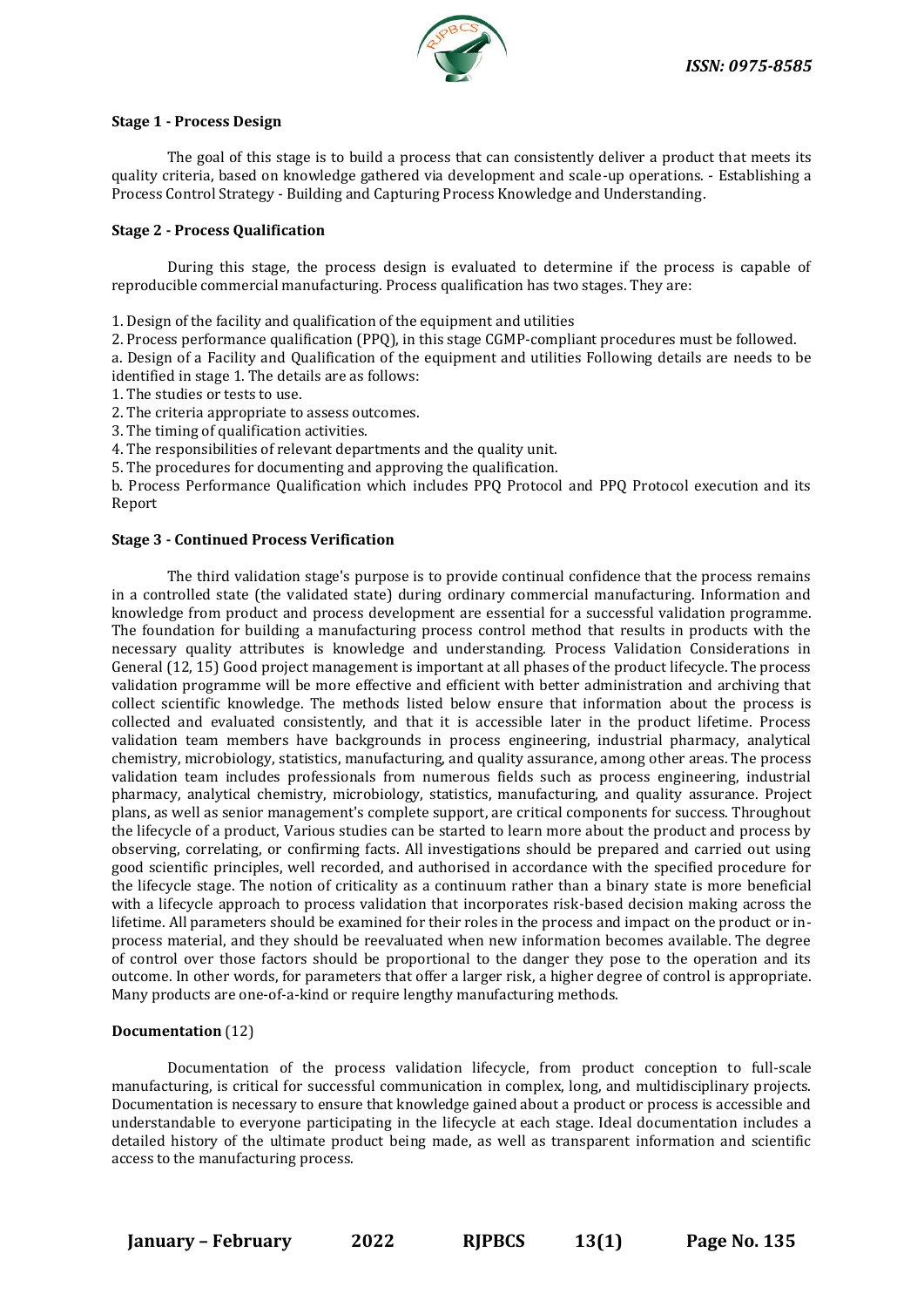

#### **Analytical Methodology (12)**

The accuracy and precision of measuring techniques used to test and assess the quality of drug components, in-process materials, and final products are critical to process expertise. During product and process development, validated analytical procedures are not always necessary. Analytical methods, on the other hand, should be scientifically sound (e.g., specific, sensitive, and accurate) and produce dependable results. For laboratory experiments, appropriate equipment function should be ensured. Procedures for maintaining analytical methods and equipment, as well as documentation and calibration practises, should be documented or specified to support process development initiatives. Process parameters that could be critical for common Solid dosage form unit activities (16):

- 1. Blending time for the powder
- 2. Particle size distribution of the active
- 3. Granulating time and speed
- 4. Amount of granulating fluid-binder concentration
- 5. Drying time final moisture content
- 6. Granule particle size distribution
- 7. Granule API content and homogeneity
- 8. Blending time of external phase
- 9. Tablet hardness with respect to water content, friability, disintegration and dissolution
- 10. Lubrication level with respect tablet hardness, disintegration, dissolution and die-ejection force

11. Tablet mass and thickness, and control of uniformity of content If the tablet is film-coated, the following additional parameters may require

#### **Validation**

- 1. Spray rate of coating solution
- 2. Inlet and outlet air temperatures
- 3. Coating mass of polymer with respect to table appearance, friability, disintegration and dissolution

### **Benefits of process validation**

- Reduction in rejections and reworks
- Increased throughput
- Reduction in utility costs
- Avoidance of capital expenditures
- Fewer complaints about process related failures
- Reduced testing in process and finished goods
- More rapid and accurate investigations into process deviations
- More rapid and reliable start-up of new equipment
- Easier scale-up from development work
- Easier maintenance of the equipment
- Improved employee awareness of processes
- More rapid automation
- Process validation program can be made more effective and efficient through (15):
- Good project management
- Robust scientific knowledge collection, management and archiving
- collection and assessment of information methods
- Reducing the burden of redundant information gathering
- Use of an integrated team approach
- Appropriately documented Project Plans
- The support of senior management
- Statistical assessment of data

#### **FDA Guidelines**

Manufacture of the following product type are specifically excluded from the scope of the guidance. Where alternative guidance or regulation is used by the FDA, it has been specified: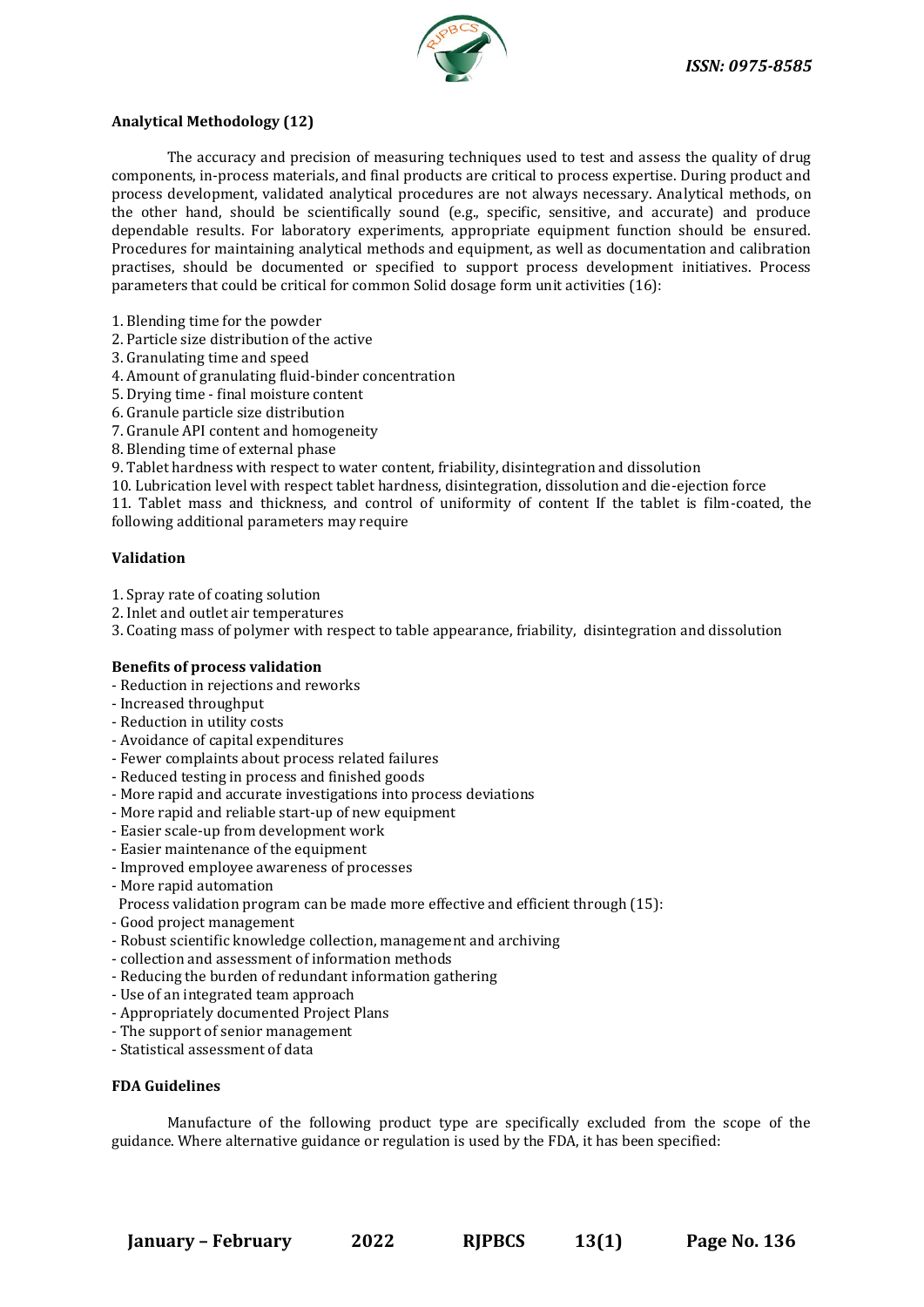

**Product Type The Contract According Product Type Relevant Guidance/Regulation** Type A medicated product (articales and feed) NA For animal use Medical devices **Medical devices** Global Harmonisation Task Force SG3/

 N99-10: Quality Management System- Process Validation Guidance ed. 2 (2004) Human tissue FDA Guidance for industry: Validation Of Procedures for Processing of Human Tissue intended for Transplantation March [March2002]

#### **FDA Guidelines Key change in the new guidance**

The revised guidance is essentially a reworking of the original document from 1987. Although the main idea of the papers is comparable, there is very little wording from the original that has been retained. There are various major differences, ranging from the formal definition of process validation to the emphasis on product life cycle and risk management ideas, to name a few. The significant distinctions are outlined below.

#### **CONCLUSION**

Process validation is critical in the pharmaceutical sector for achieving and maintaining final product quality. Validation should be an element of any pharmaceutical industry training programme. To guarantee that the product meets its quality, production, and regulatory standards, the process validation team should determine the relevant parameters of the process and product. The information gathered early in the process can offer the foundation for a successful validation programme. The parameters chosen must be critical to the process's control. Validation and its procedure will become more well known, allowing regulatory authorities around the world to ensure consistent quality products.

#### **REFERENCES**

- [1] Guideline on general principles of process validation. Centre for drug evaluation and research, FDA. www.fda.gov/cder/guidance/pv/htm.
- [2] Validation guideline for pharmaceutical dosage forms. Health Canada/Health products and Food Branch Inspectorate guide-0029. www.hc-sc.gc.ca/hpfb-dgpsa/inspectorate.
- [3] Guide to good manufacturing practice for medicinal products. Pharmaceutical inspection convention, pharmaceutical inspection cooperation scheme. www.picscheme.org.
- [4] Validation master plan installation and operation qualification non-sterile process validation cleaning validation. Pharmaceutical inspection convention pharmaceutical inspection cooperation scheme[. www.picscheme.org.](http://www.picscheme.org/)
- [5] ICH guidance for industry- Q8 Pharmaceutical development.
- [6] ICH guidance for industry Q9 Quality Risk Management.
- [7] ICH guidance for industry Q10 Pharmaceutical Quality Systems.
- [8] Notes for Guidance on Process Validation; CPMP/QWP/848/96, EMEA/CVMP/598/99 September 2001.
- [9] Dietrick JM and Loftus Bt. Regulatory basis for process validation. In: Pharmaceutical process validation. Robert A Nash and Wachter AH., (Eds.) 3rd ed., Vol.129; Marcel Deckker, NY, 1-6.
- [10] Chao AY and John Forbes F. Prospective process validation. In: Pharmaceutical process validation. Robert A Nash and Wachter AH., (Eds.) 3rd ed., Vol.129; Marcel Deckker, NY, 7-30.

Dietary supplement NA